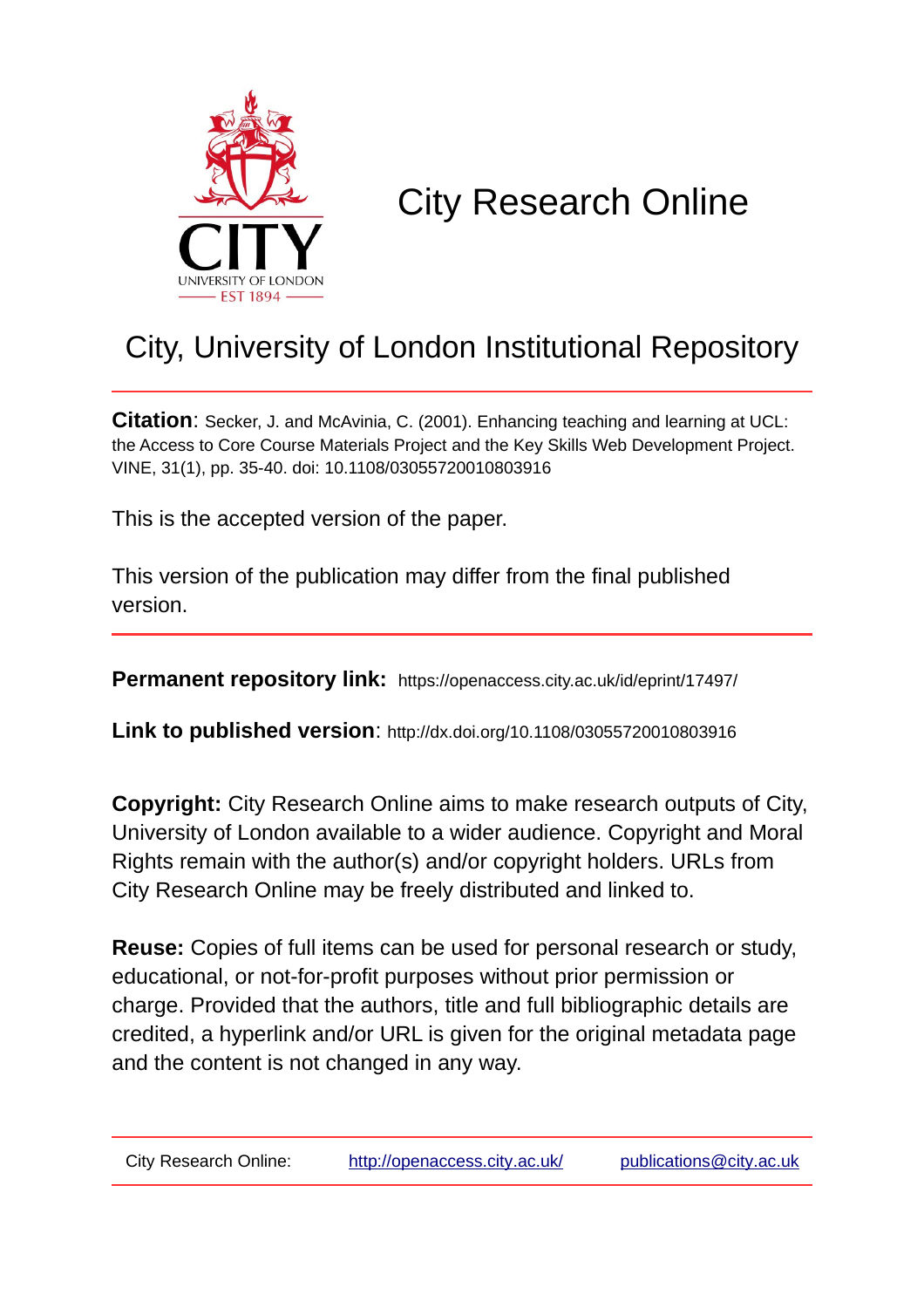### **Enhancing teaching and learning at UCL: the Access to Core Course Materials Project and the Key Skills Web Development Project**

#### *Abstract:*

*Reports on two projects at University College London (UCL) involving collaboration between information specialists and academic departments to support the university's Learning and Teaching strategy. The Access Project is developing an electronic course materials system, and the Key Skills Web Development project is delivering customised skills resource material online.* 

The Higher Education Funding Council for England (HEFCE) has created the Teaching Quality Enhancement Fund (TQEF) to support universities' Learning and Teaching strategies. In 2000 University College London (UCL) received a major grant from TQEF to undertake a number of projects in this area. This paper reports on two of these projects. The projects investigate the ways in which central units can manage and distribute information and resources to support learning and teaching. They provide an opportunity for collaboration amongst the departments within the Education and Information Support Division at UCL, (which includes Education and Professional Development, Library Services, Media Resources and Information Systems) and academic departments. Both projects reflect the university's educational strategy which:

*supports the equipping and training of students in key skills, including the use of communication and information technologies (..); the university combines what is best in traditional and new approaches to education.*

The Access to Core Course Materials Project and the Key Skills Web Development Project both involve partnerships between information specialists and academic departments, although the approach that they have taken differs. This paper outlines work to date on the two projects, contrasting their approaches towards working with departments. It considers first the Access Project, an 18 month study jointly based in Library Services and Education and Professional Development (EPD). The Project was launched in July 2000 to examine the feasibility of providing course materials in electronic format. It has taken a 'ground up' approach to developing a system to meet departmental needs, by exploring in detail the way in which departments currently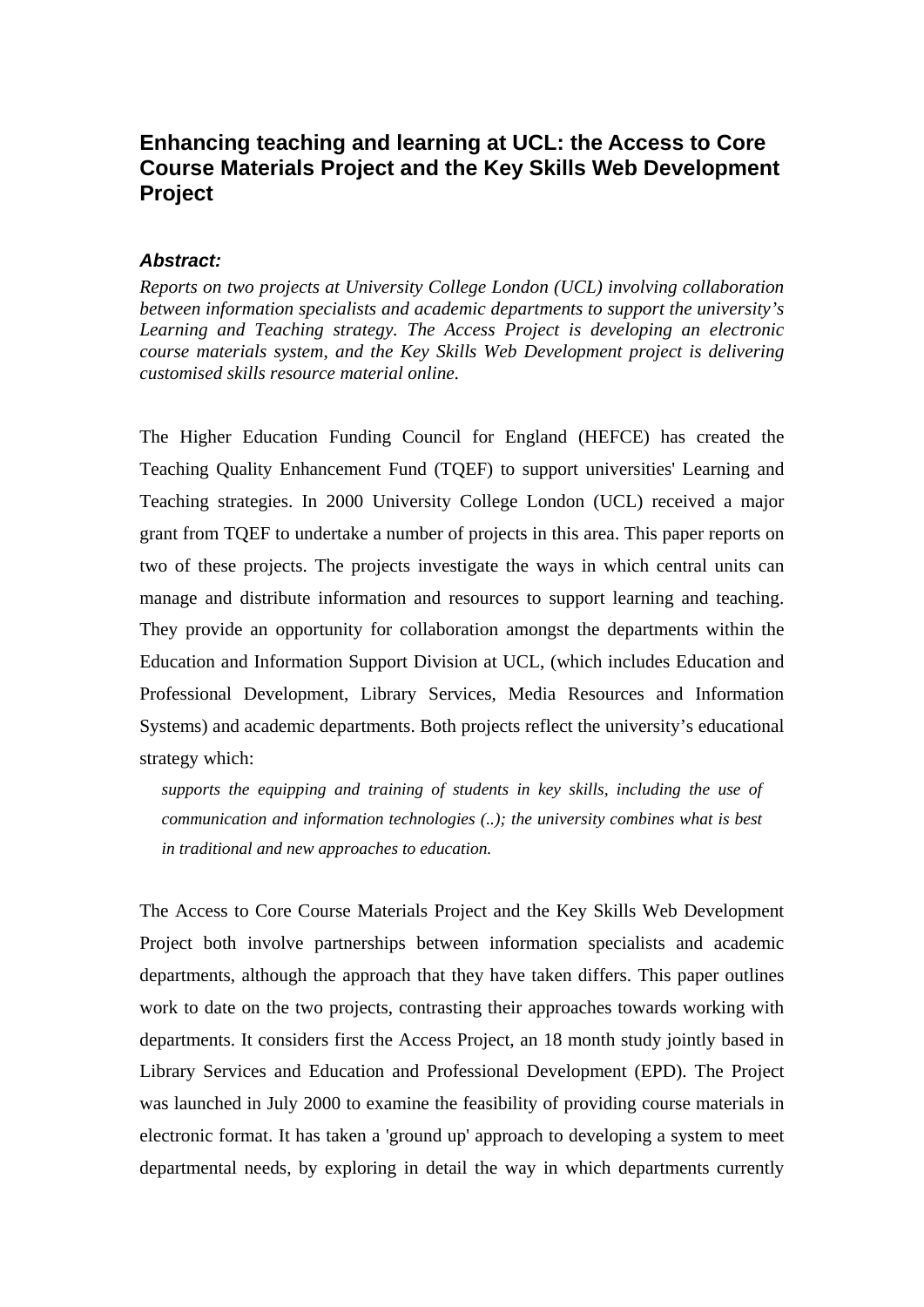operate. The Key Skills Web Development Project is a 12 month study launched in July 2000 and based in the EPD department. In contrast to the Access Project, it aims to provide a central website to support skills development which can subsequently be customised to meet the needs of departments.

Developments in information and communications technologies offer the possibility of new initiatives in teaching and learning in higher education. The Web is increasingly used to deliver a range of materials and resources. Arguably, this approach represents one way of enhancing education whilst coping with increasing student numbers and a decreasing unit of resource<sup>[1](#page-11-0)</sup>. In such a situation, effective development depends on a true partnership between those designing resources and the staff and students who will need them.

#### *Background to the Access to Core Course Materials Project*

The Access to Core Course Materials Project began with the idea of producing traditional study packs of course readings in electronic form, building on the eLib funded electronic reserves and on-demand publishing projects such as  $ACORN<sup>2</sup>$  $ACORN<sup>2</sup>$  $ACORN<sup>2</sup>$  and its successor service  $HERON$ <sup>[3](#page-11-1)</sup> Because the Access Project was concerned with the use as well as production of electronic study packs, features such as multimedia and interactivity were examined. Consequently various 'Hybrid Library' initiatives and Virtual Learning Environments have also been considered. Following a study of departments' needs, and with reference to the various external digital initiatives, several models of electronic course materials systems are being developed, incorporating various degrees of pedagogic sophistication. Several of these will be considered in this paper.

While the other TQEF projects were based in EPD, it was important that this Project received input from Library Services, because the Library already provided teaching support services for printed materials. The possibility of extending these services to include digital material is being considered, while attempting to co-ordinate this with work that departments are already undertaking.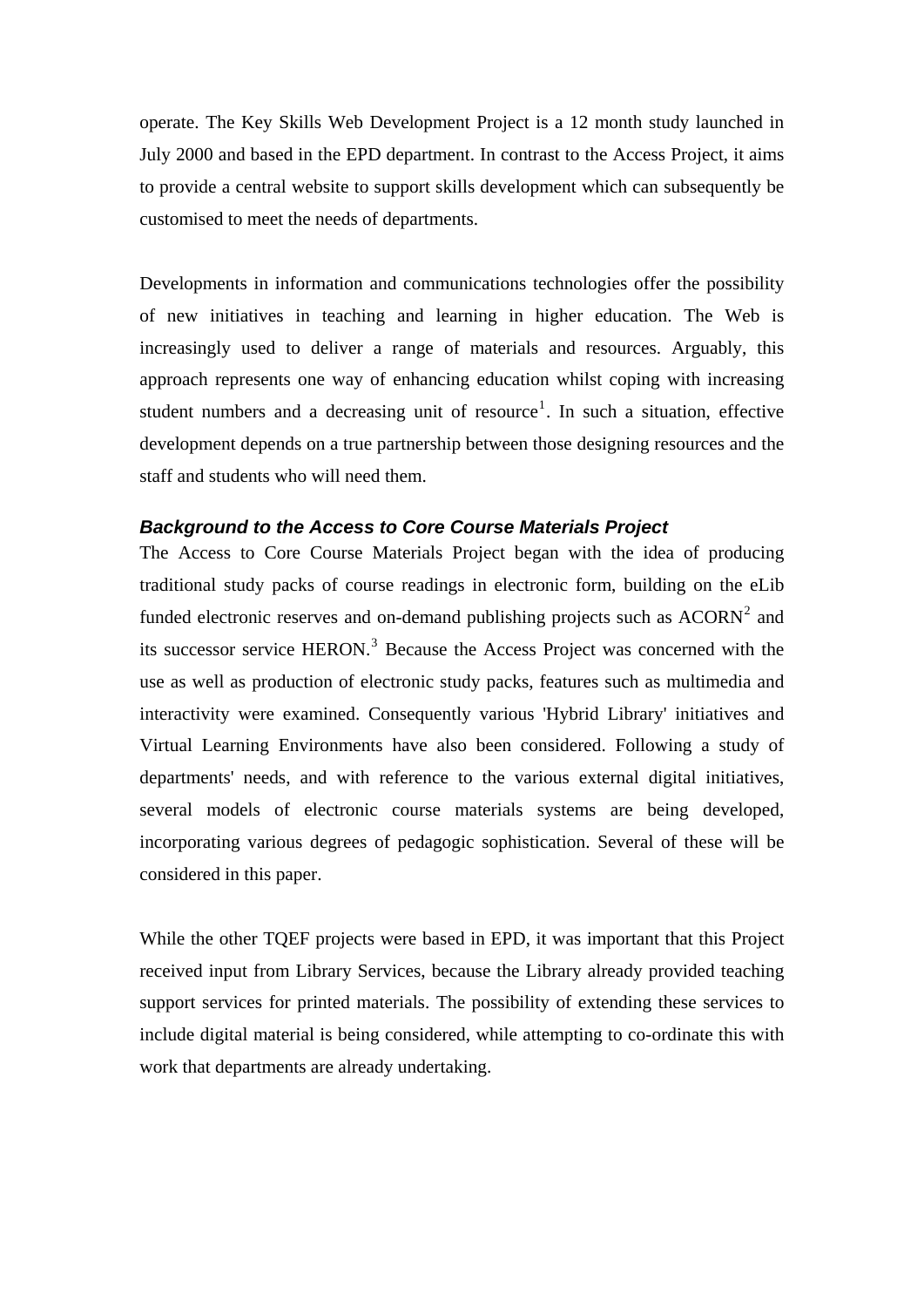#### *The needs analysis*

A needs analysis of academic departments at UCL was built into the first six months of the Project to investigate what constitutes 'core course materials' and how this differs between subject disciplines. It also examines how the current teaching support services offered by Library Services are used by departments and their attitudes towards them. Finally existing digital initiatives within departments to improve access to core course materials are being explored. The needs analysis uses a variety of methodologies including, survey, interview and case study techniques. Several models of electronic course material systems have been developed and will be refined as the work progresses. Each model will be assessed in terms of likely costs and suitability for departmental needs. It is anticipated that a pilot service will be launched in Summer 2001 based on one of the models.

#### *The models*

A basic model of an electronic course material system was developed from an analysis of the survey data collected from departments. The model includes the types of information that the system should include, and features it might incorporate. Two other contrasting variations are discussed, based on systems currently operating within two academic departments. These models will be assessed to determine their suitability for other academic disciplines.

#### The basic model

The needs analysis survey suggested that in order to meet the needs of departments an electronic course materials system would need to:

- incorporate a range of different types of printed materials, including copyright controlled materials such as journal articles and non-copyright materials such as lecturers' handouts and notes;
- have the facility to include non-textual material, such as audio files and images;
- include a fast and effective copyright clearance system for copyright controlled material;
- be easy to administer and easy to update by academic departments (as well as central services) as some information would change relatively frequently;
- be customisable to meet specific departmental requirements.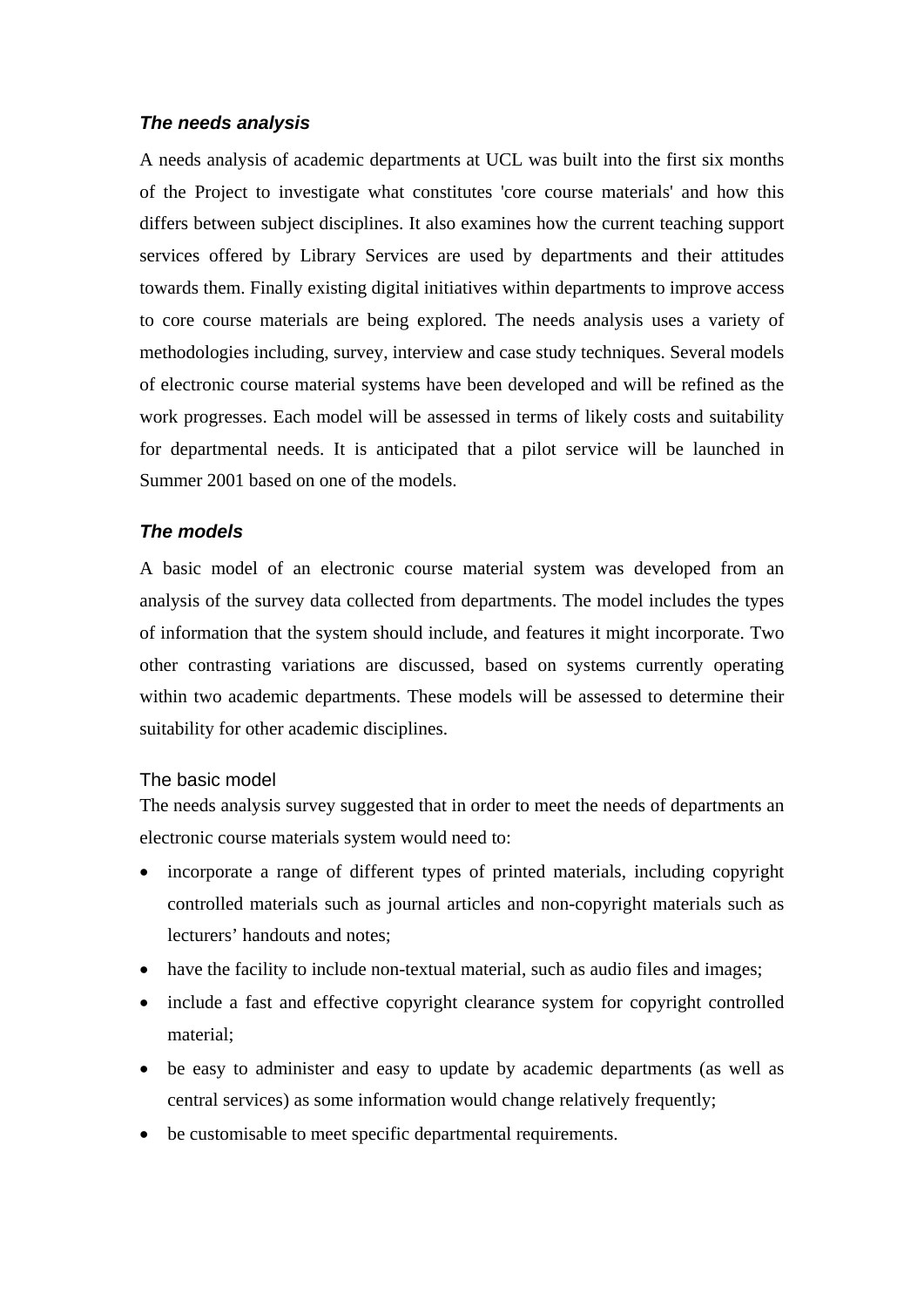#### The Case Study Models

The survey revealed that a number of departments were already using some form of electronic delivery to make course materials available to their students. Case studies of several of these departments were undertaken and two examples are discussed below. They include a department within the medical school and a humanities department; consequently their approaches differ significantly.

Department 'A' is part of the medical school and takes predominantly postgraduate students. Course materials are available from a website to support an MSc and Diploma course. The site was developed and is maintained by the Librarian that serves the department, although the initiative was led by academic staff. The website has the following features:

- The site is relatively simple in design using basic HTML files, making it easy to update;
- It is structured around the course outline with links to lecturers' notes, handouts and slides in a variety of formats including Word documents, PDF files and PowerPoint presentations;
- Reading lists and further information about the course are also available from the site, although there are no links to full text articles at the present time;
- A system is in place to ensure lecturers provide copies of course materials for inclusion on the site.

There is a considerable amount of support for the system from both students and academics, which demonstrates that a course materials system can still be effective while remaining relatively simple.

A contrasting model is provided by Department 'B' which is a humanities department with a large number of undergraduate students. They have developed several websites that form an integral part of courses. The work was funded in part by the Higher Education Research and Development Unit (HERDU), based in EPD, who provided some technical support. The websites include the following features:

- The pages are designed to be visually attractive with a large number of images;
- Many resources are available from the website, including the course outline, reading lists, digitised set readings and links to resources available elsewhere.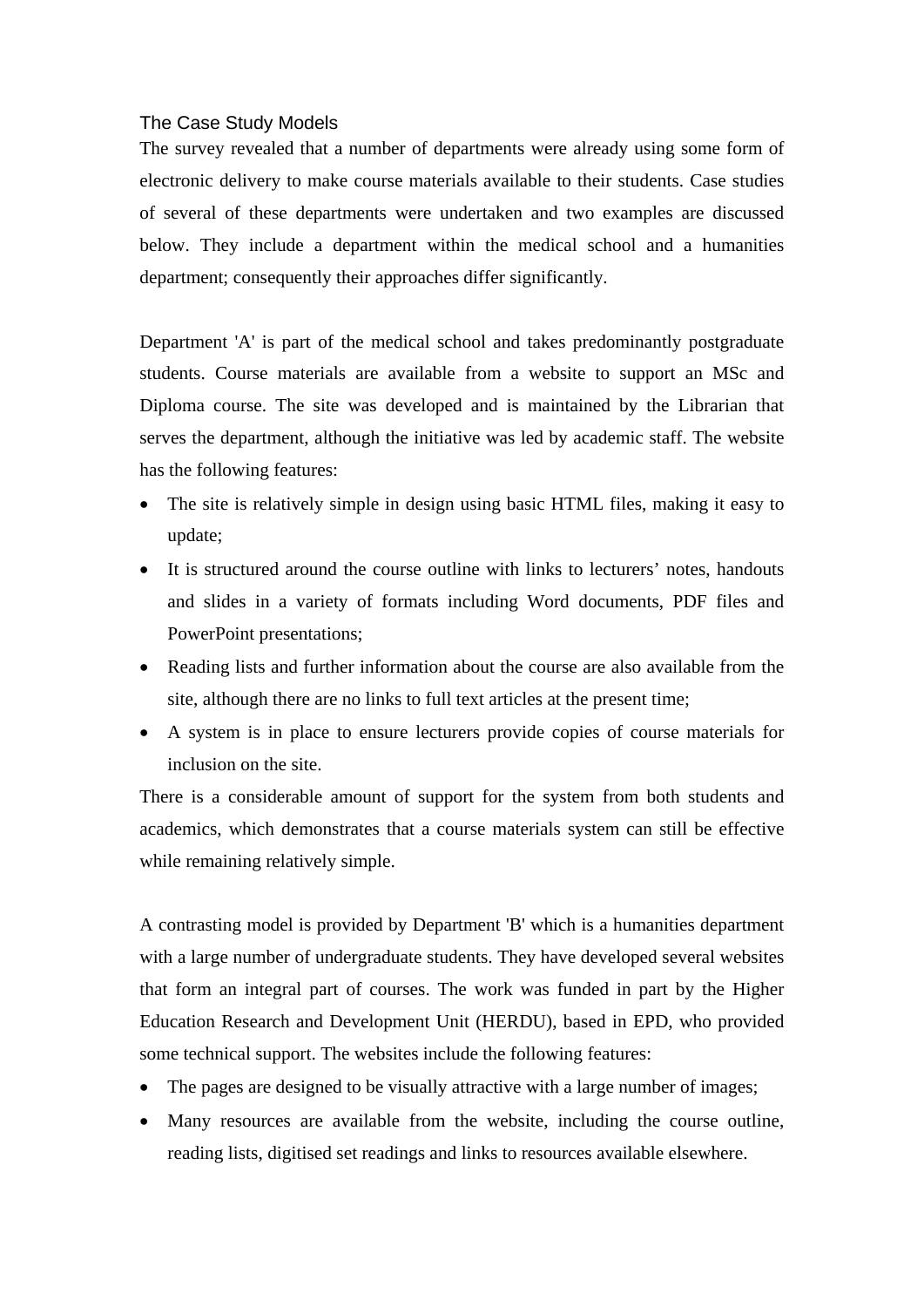- The site also has several multimedia features such as sound files which can be downloaded.
- A communication function is available and students can post messages to a bulletin board in relation to the courses.
- Because they support a range of pedagogic functions these sites resemble virtual learning environments; a WebCT version of one of the courses is available.

In contrast to Model 'A' this work is largely the initiative of one lecturer who maintains the site, regularly updating links and posting messages to the bulletin boards. The work is based on a highly developed pedagogic model and has required a considerable amount of investment in terms of staff time and resources. Unfortunately it is not fully supported by the rest of the department, therefore its future is at the present time unclear.

These two models demonstrate the range of materials that can be included in a course materials system and the different levels of technical and pedagogic sophistication. The more sophisticated system, integrated into the course structure, inevitably causes a greater number of problems, partly due to the increased need for technical support. It may also cause difficulties because it challenges departmental thinking about teaching and learning. A simpler system based around a course outline is easier to establish and maintain at a departmental level. Despite differences, the models have a number of features in common, including:

- a dedicated website to correspond to a particular course;
- material, such as readings and lecturers notes, linked to a course outline;
- regular maintenance to ensure material is up to date.

#### *Customising the model*

The needs analysis suggests that there are a number of requirements specific to individual departments, as well as common features outlined above. Ideally a service would offer and support various levels of sophistication and a range of features such as communication tools. This project will continue to investigate the attitudes of academic departments towards electronic delivery of course materials and will develop further models, considering in particular the time and resources costs associated with each, and the features that help or hinder its uptake within departments. It is hoped that this 'ground up' approach will ensure that when the pilot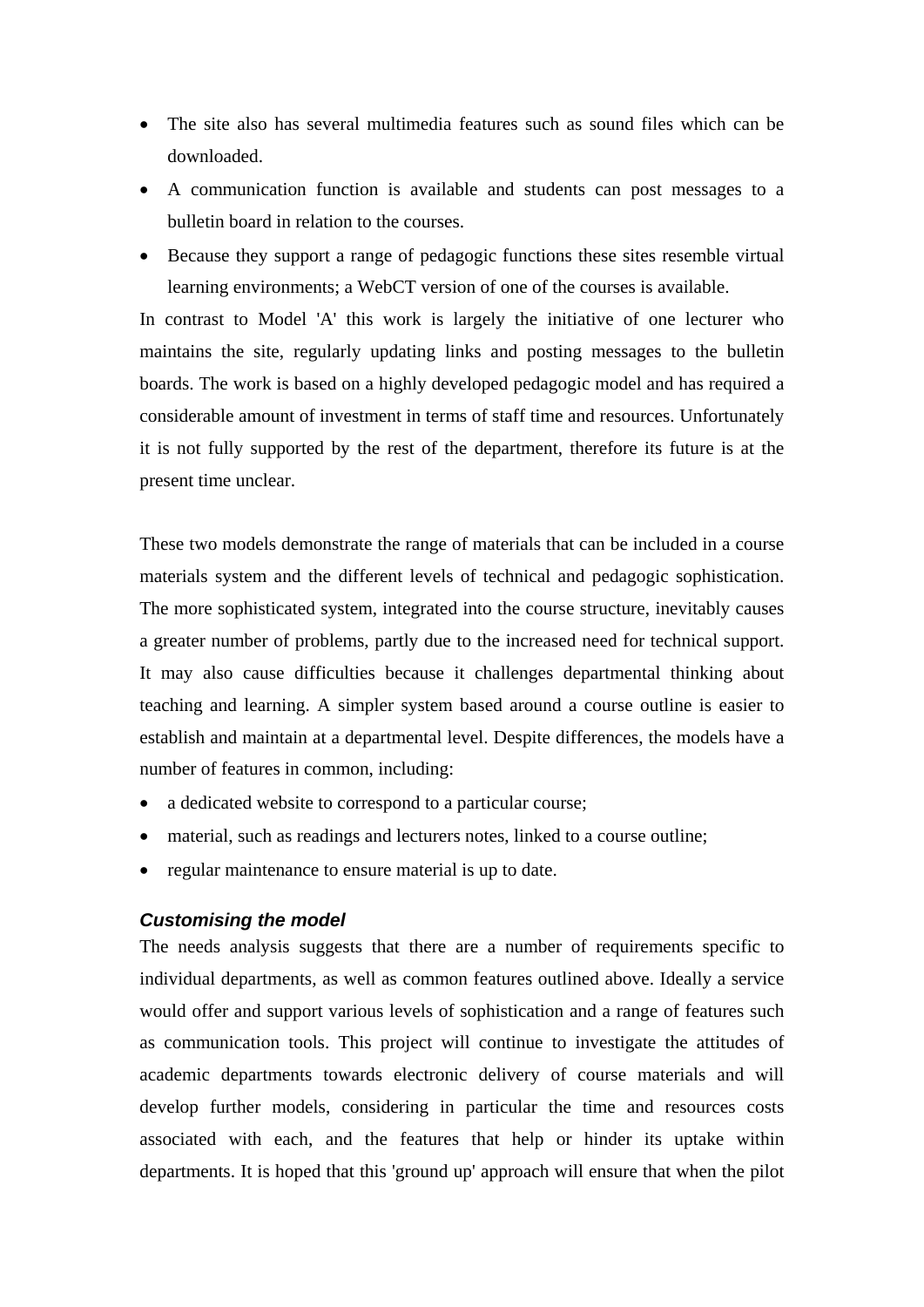service is launched it will be effective in meeting departments' needs and will be greeted with enthusiasm.

#### *Key Skills Web Development Project*

The Key Skills Web Development Project has been established to provide web-based support for students' skills development. The project aims to provide resources, paper-based references, and information on opportunities for skills development, as well as facilities for logging achievement and reflecting on learning. It is intended to be a 'one-stop shop' for key skills at UCL. The site forms part of the overall key skills pilot currently being led by EPD. Several academic departments are already involved in this pilot, and the development of the website will help to bring information specialists – in this case, web developers – into closer partnership with academic staff in these subject disciplines.

#### *Background*

In recent years, key skills have increasingly become part of the higher education agenda – both in terms of improving learning and teaching, and in terms of the role of the university in educating graduates for employment<sup>[4](#page-11-1)</sup>. Many key or transferable skills (such as oral and written communication, self-management and analytical thinking) are embedded in degree programmes, sometimes to the extent that students do not realise these skills are being developed in tandem with their specialist knowledge<sup>[5](#page-11-1)</sup>. One focus of the key skills debate has been on ways of helping academic staff and students to articulate these skills within degree courses. This in turn enables students to identify and concentrate on less developed areas and to improve them. Academic staff are encouraged to help in this process, although this is sometimes problematic because of the weight of their workloads and the existing demands on the curriculum. It may also be the case that key skills fall outside the experience or tradition of academics and their departments. As a result, it has quite often happened that explicit development of key skills at university level has become the responsibility of a central unit or team, often within the Library, Careers Service or Students' Union<sup>[6](#page-11-1)</sup>.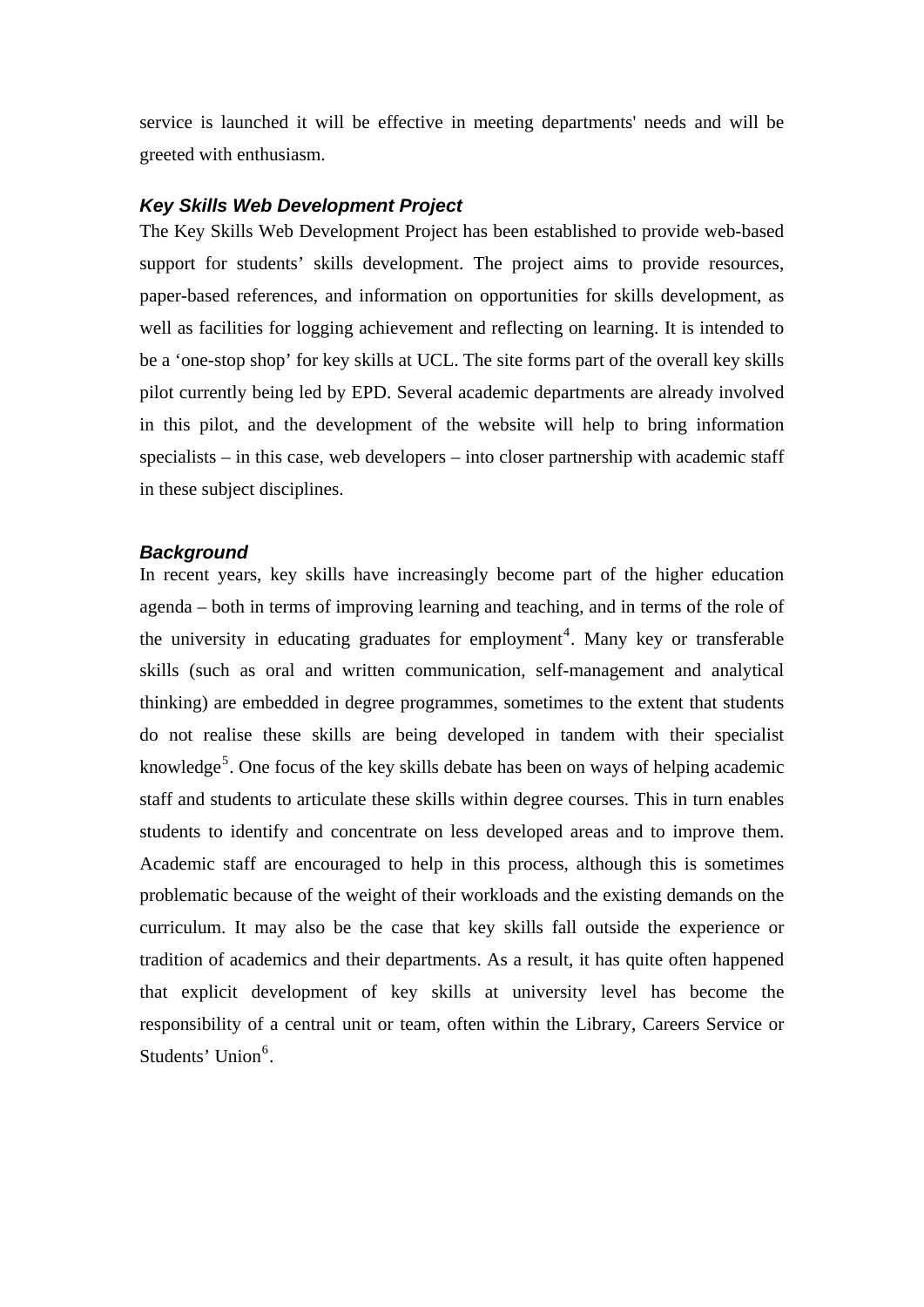#### *Key Skills Delivery via the Web*

In cases where a central unit takes or is given responsibility for skills development, it may have sufficient resources to begin to work with academic departments on tracking skills in degree courses. However, the issues of workload and curriculum overload (as mentioned above) affect the rate of progress. In many cases, such a central team will try to provide generic materials for students in the first instance – particularly covering academic skills.

In this context, the web can be a valuable tool: it allows a centralised service or team which may have no regular or scheduled contact with students to provide a single, constant point of access to material for all, independently of degree disciplines. However, there are some disadvantages: such a website needs regular cross-campus publicity to alert students to its existence; there is no guarantee that students who need the material will find it or access it at the right time; and as it is generic material, aimed at all users, some students may find it irrelevant.

This project is working to a model for web-based delivery of support for key skills which aims to resolve some of these issues. Like much of the support for key skills and study skills currently online, it has been based initially on the provision of a central website. This 'core' site contains information and resources for three groups of users: staff, students and graduate students. However, the model also allows users to access this set of resources via a tailored departmental key skills homepage. The departmental homepages are designed with the aims of:

- allowing departments to prioritise certain skills and corresponding resources at relevant points in the course
- giving students a specific route into particular resources
- providing a 'personalised' front-end to the site  $-$  a departmental, customised webpage rather than a central 'anonymous' one
- giving ownership of skills development to departments without adding to the workload of staff in those departments

These departmental key skills pages are not intended to be uniform in design or content, but rather allow departments to make the best use of the central resources by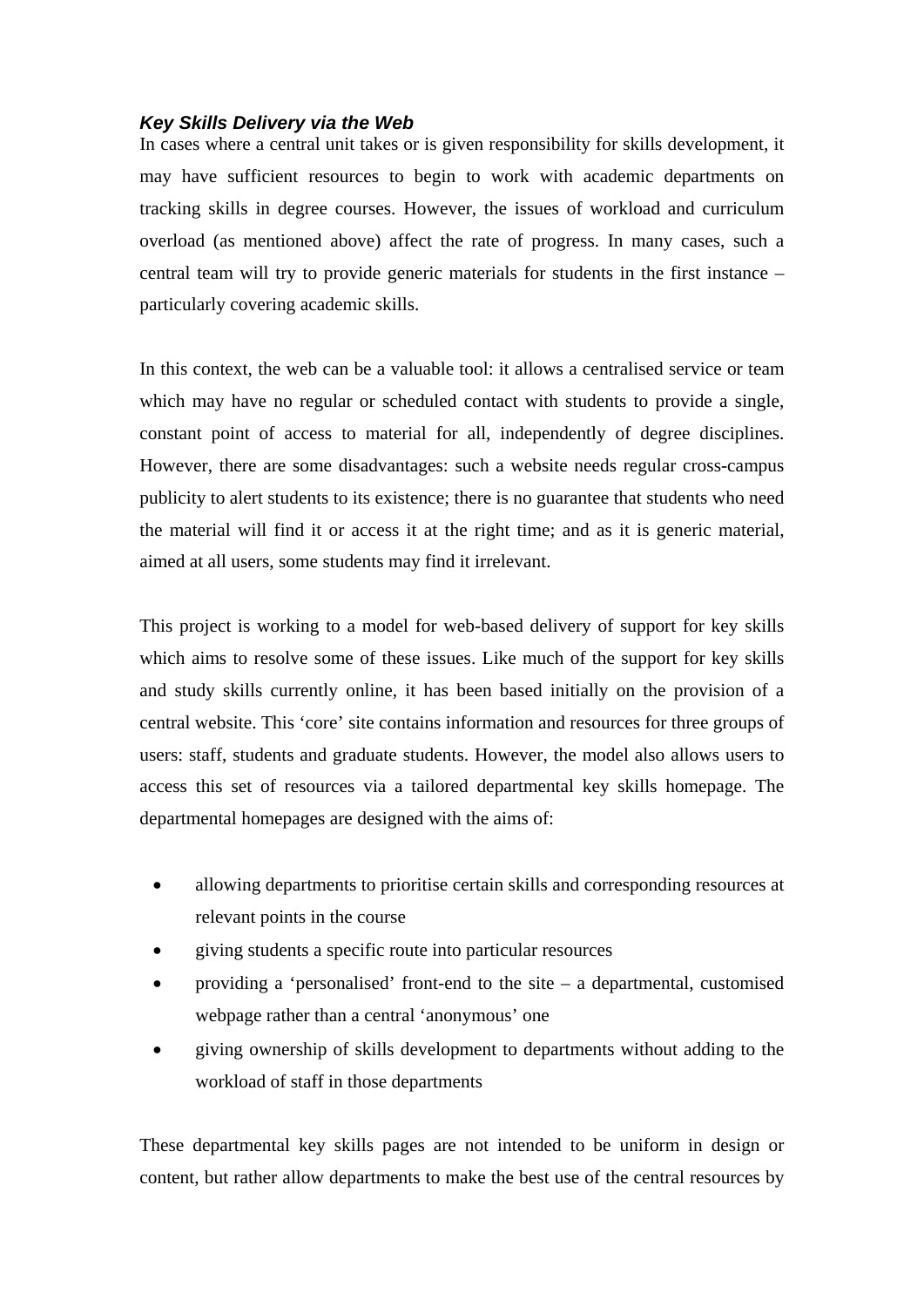customising a number of routes into the database for their students. The aim is to try to move away from static pages of generic material, and instead to build a database of resources which staff can add to, with customised front-ends for departments. This is being done through a series of discussions with departments, followed by the development of webpages which reflect their particular needs and requirements from such a resource.

When complete, the site will allow departmental access to a core database. It could also carry online student profiles – a paper-based profile is being piloted this year. The profiles encourage students to record and track their skills development and hopefully to use relevant resources from the site in order to do this. A search mechanism will allow them to trace the most useful information from the database at given points in their courses – allowing best use of the time they spend developing key skills.

In this way, a central resource will return responsibility for the development of skills back to the student via their department, but will allow the technical and information management aspects of this process to be undertaken centrally. It is planned to allow academic staff to register new materials for student use – thus enabling them to update the resource bank independently and even categorise and 'rank' resources. This is important in giving some ownership to course teams in departments, but it will also help to ensure that the set of materials held on the site will not become outdated and static.

The project is currently drafting customised pages for a number of departments, and work has begun on building the database to sit behind this site. The existing core site is available at http://www.ucl.ac.uk/keyskills/.

#### *Conclusions*

The projects we have described here have had a common starting point: the support and implementation of the university's learning and teaching strategy, and the exploitation of new media to help in this process. Both projects rely on the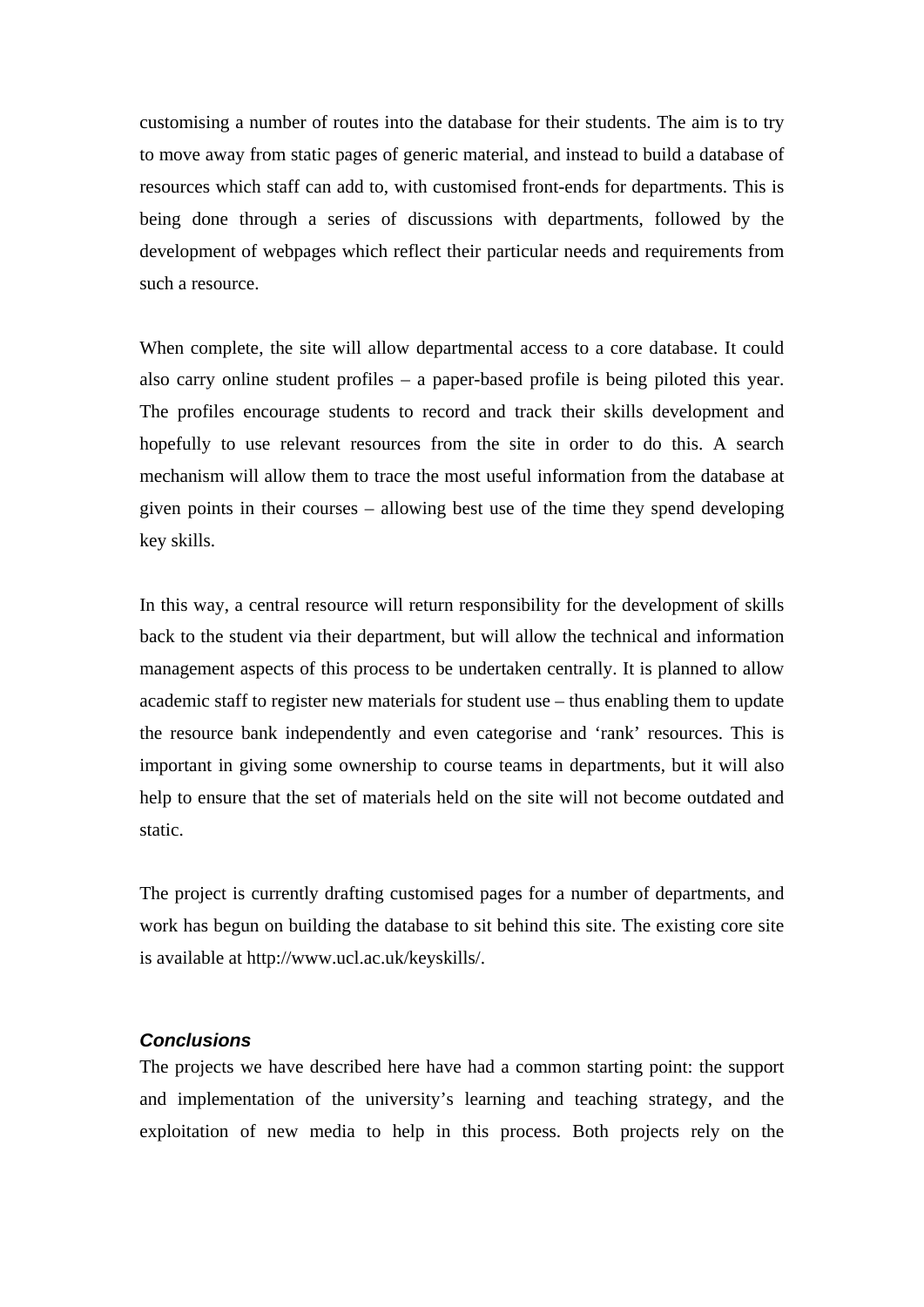partnerships between information specialists – the project teams and web developers, and subject specialists – lecturers and academic staff.

However, in order to make these partnerships more effective, and to use appropriate technological means to meet departments' needs, there are contrasting approaches. This is necessary because of the nature of the information being managed by these projects. Course materials, and effective ways of delivering them, are essential to departments. Each department has already spent time and effort on these materials even if they have not used new media to deliver them in the past. Consequently, the Access Project builds on existing partnerships between academic departments and the Library's Teaching Support Services. Key skills, on the other hand, are part of a wider university strategy. Making these skills explicit in the curriculum is something that may fall outside the experience of academic staff in subject disciplines, and new partnerships are emerging between EPD and departments to address skills development. In this context, the 'core' source of skills materials is useful in the first instance, before considering what an individual department might wish to provide for its students.

The centralised approach in relation to key skills is to some extent based on government policy, which wants higher education to trace and record development of skills. Part of the work of the Key Skills website project, and the UCL Key Skills pilot as a whole, is to take this overall policy and re-interpret it with departments to allow them to take ownership of the policy and provide skills resources their students need. The Access Project, on the other hand, helps to provide an overall picture of what departments may need in relation to delivering course materials. In this case, a project could inform future university planning in relation to the availability of digital materials, the role of the library and other services in providing these, and sharing good practice between departments. This in turn could be disseminated to a wider audience, and inform future initiatives nationally.

Although these projects share the common objectives of managing information and helping academic staff support student learning, they will achieve this in different ways. One involves re-interpreting prescribed policy in order to make it meaningful and realistic, whilst the other involves identifying emergent patterns of practice in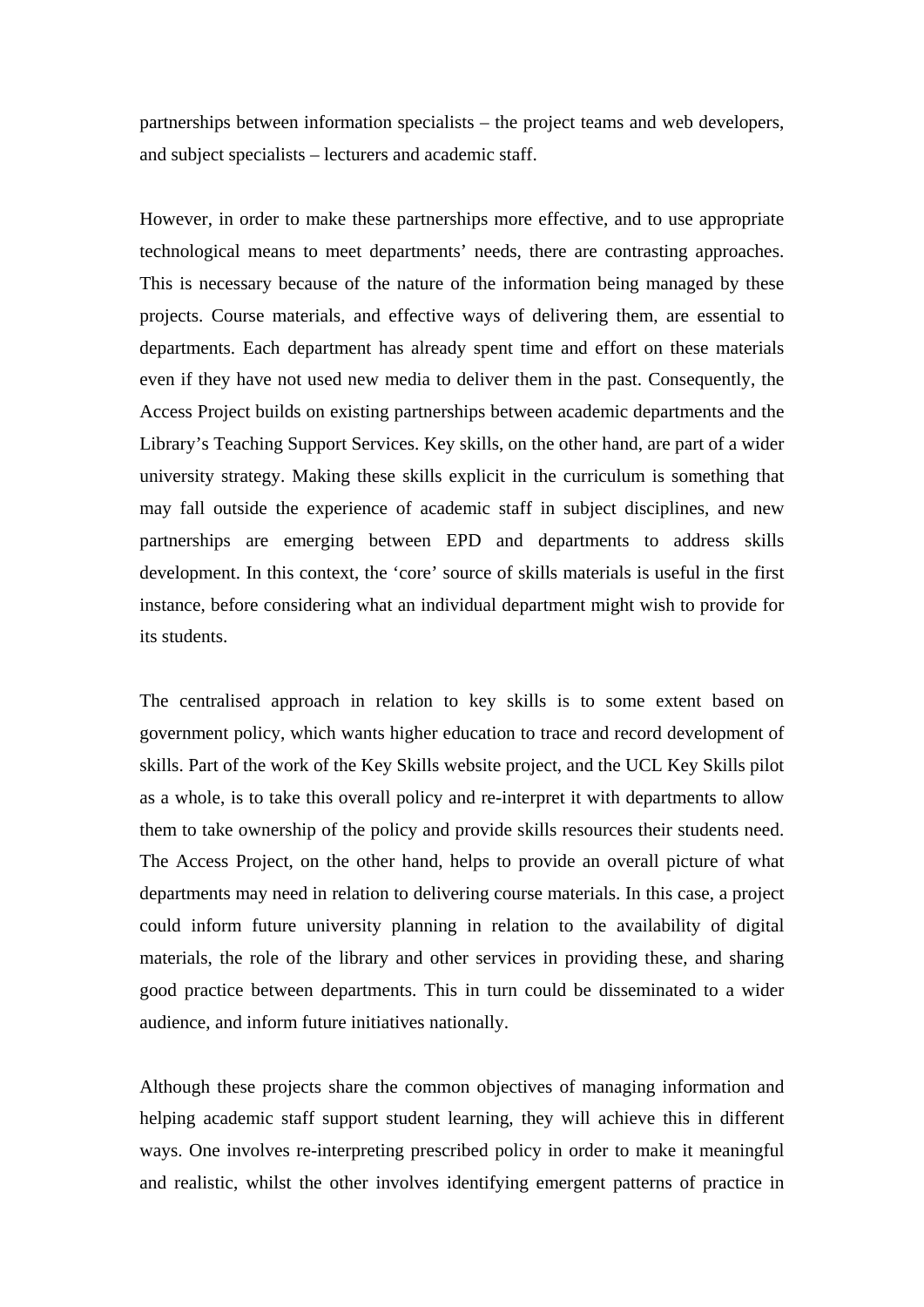order to create policy. However, importantly, both projects have adopted similar technical and organisational systems to achieve this. Both, for example, have opted to manage resources via simple websites tailored to departmental curricula. Equally important though, is that both have progressed by fostering a strategy that allows a dialogue between the individual needs of users and the collective requirements represented by central information support services.

#### *Contact Details*

Work is continuing on both of these projects during 2000/01. For further information please contact:

**Dr Jane Secker,** Access to Core Collections Project, Library Services University College London Gower Street London WC1E 6BT Tel: 020 7679 7110 E-mail: j.secker@ucl.ac.uk http://www.ucl.ac.uk/~ucyljlc/home.html

#### **Claire McAvinia,** Web Development Officer,

Education and Professional Development University College London 1-19 Torrington Place London WC1E 6BT Tel: 020 7679 1935 E-mail: c.mcavinia@ucl.ac.uk http://www.ucl.ac.uk/keyskills/